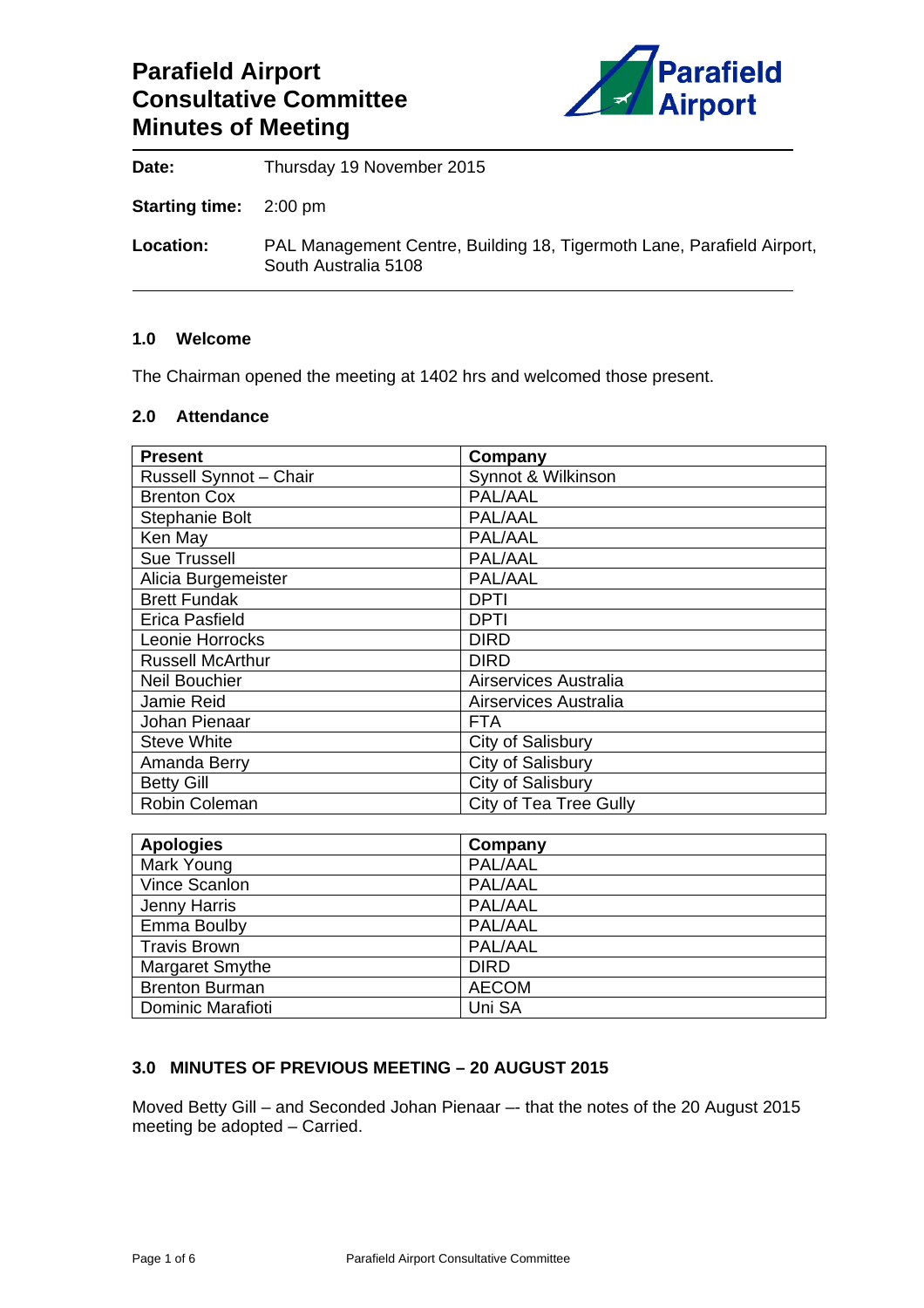# **4.0 CORRESPONDENCE**

### **4.1 Correspondence In:**

Apologies **Reports** Emails from local residents Emails from State and Federal politicians regarding local residents concerns

## **4.2 Correspondence Out:**

Reports, Previous Minutes and Agenda Thank you emails to presenter from Chair Response to noise complainant from the Department

# **5.0 ACTION ITEMS**

#### **5.1 Progress of Airport Referral Review – From DPTI**

Amendments will be made for Adelaide in 2016. Parafield is also scheduled for later in 2016. Please refer DPTI report.

**5.2 Public Safety Zones from the Commonwealth – ongoing item**  Please refer item 7.1.

**5.3 AAL Environment Manager to present to the Committee – Air Quality Modelling**  Please refer item 9.2.

# **5.4 Orima Research findings from DIRD – review of Airport Consultative**

**Agreements**  Please refer item 7.1.

# **6.0 AIRPORT UPDATE**

**6.1 Parafield Airport Limited Report –** tabled with the following noted: Mr Chris Griffiths, Manager Parafield recently left the business. Mr Griffiths has been with AAL/PAL since 2009 and was instrumental in the delivery of the previous Parafield Master Plan and recently the inaugural Parafield Airport Strategic and Business Plan that has set a solid platform for future development of the Parafield Airport Business. The Committee thanked Mr Griffiths for his service and wished him well for the future.

Mr Travis Brown has been appointed Manager Parafield Airport. Mr Brown held the Manager Parafield role during a nine month secondment in 2013. Mr Brown will commence in his new role on 7 December and make a full transition from his role as Assistant Terminal Operations Manager, Adelaide Airport by Christmas.

**6.2 Property and Development and Land Use Report –** tabled with the following noted: The Masters Store is under construction with completion for April/ May 2016. Aligned with these works the Kesters Road signalised intersection works is nearing completion with asphalt now laid. These intersection works are to be completed ahead of Christmas 2015.

Conditional arrangements are being concluded for the Brand Outlet Centre development of a 10,000 $m^2$  site located on Lawrence Hargrave Way, and facing Freda Thomson Place with primary access linkages to Main North Road. Development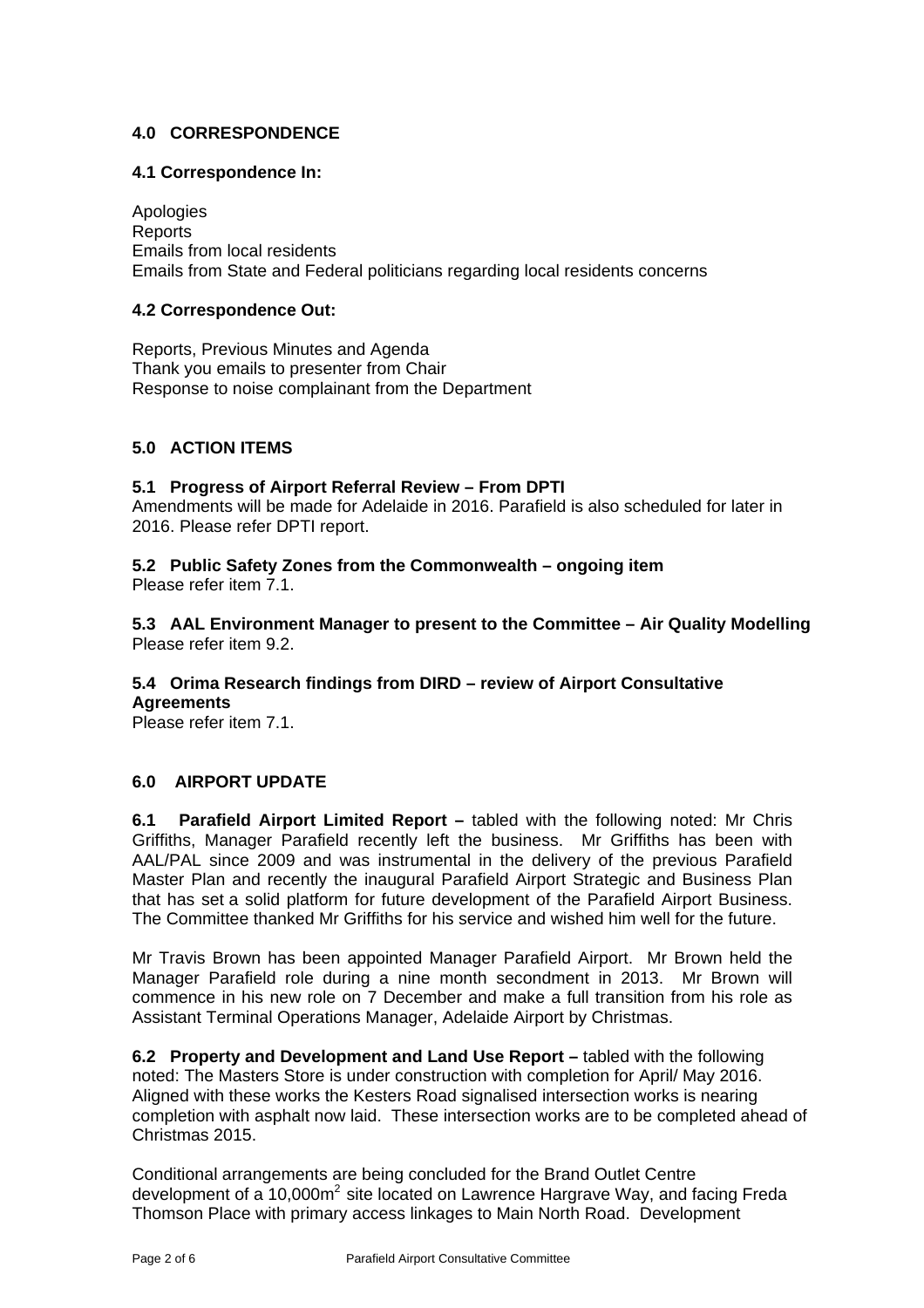Design is underway which caters for around 60 stores. Ongoing employment is forecast at 350, with 120 construction jobs. Development works are planned to commence mid-2016 for completion over an approximate 12 month period. PAL had a briefing with the CEO of the City of Salisbury and the developer and undertook a planning review (consistent with the Master Plan) and a Development Approval will be sent to the Council for comments on items such as car park spaces etc.

As announced by the State Government on 18 October, a 40 Hectare site within the Cross Keys Precinct has been selected for the Northern Adelaide Food Park, against a formal Memorandum of Agreement reflecting the further joint investigations to be undertaken and required detailed site planning. While airfreight is a possibility from this location, it is only small aircraft with limited capacity. Maps of the Northern Food Park design were available at the meeting. There was concern over the number of B Double trucks which travel on Elder Smith Road. PAL has been having meetings with the Commonwealth as the precinct development is over \$20 million and needs to follow the major development approval process.

The lease agreement for the Park and Ride is in place and Tonkins have been appointed to consult on the designs which will allow for B Double access. The design focus is currently directed at traffic movements, with works planned for commencement by mid-2016.

**6.3 Environment Report –** tabled with no items required to be noted.

**6.4 Planning Co-ordination Forum Report –** tabled with the following noted: The forum met last week and the 2 main topics which were Public Safety Zones and safe guarding around air navigation facilities, building heights and airspace. A presentation was given on Public Safety Zones concerning where they could go and what Public Safety Zones will mean in the future.

**6.5 Technical Working Group (PATWG) –** tabled with the following noted: The group met on Thursday, 12 November 2015 and the main issues were to address the concerns of a local resident. That resident's concerns included, in general:

- Low flying aircraft (not adhering to set height restrictions)
- Request for flights to avoid residential areas
- Southern Extension of tracks toward Adelaide's Airspace
- Safety
- Environment issues air quality, lead in fuel and wetlands
- Community health
- Increase in circuit movements verses arrivals and departures

The Fly Friendly policy and review of the policy was raised and comments were made about the aircraft airborne during Remembrance Day. This issue has been referred to the next PATWG to look into updating the policy to potentially include a break during that time. A Committee member noted the RSL were able to get trains to not be at the station during the one minute silence and that cooperation was most important for four times a year for 19 February (Darwin Defenders Day), 25 April (ANZAC Day), 8 August (Vietnam Veterans day) and 11 November (Remembrance Day). Ms Gill will send the Chair dates and times for consideration at the next PATWG.

# **7.0 COMMUNITY AND AIRPORT AGENCY UPDATE**

**7.1 Federal Department of Infrastructure and Transport Report –** tabled with the following noted: The Department engaged ORIMA Research to conduct an independent review. Overall, CACGs and PCFs meet the objectives of facilitating open discussion and supporting strategic dialogue between airports, communities and governments. The final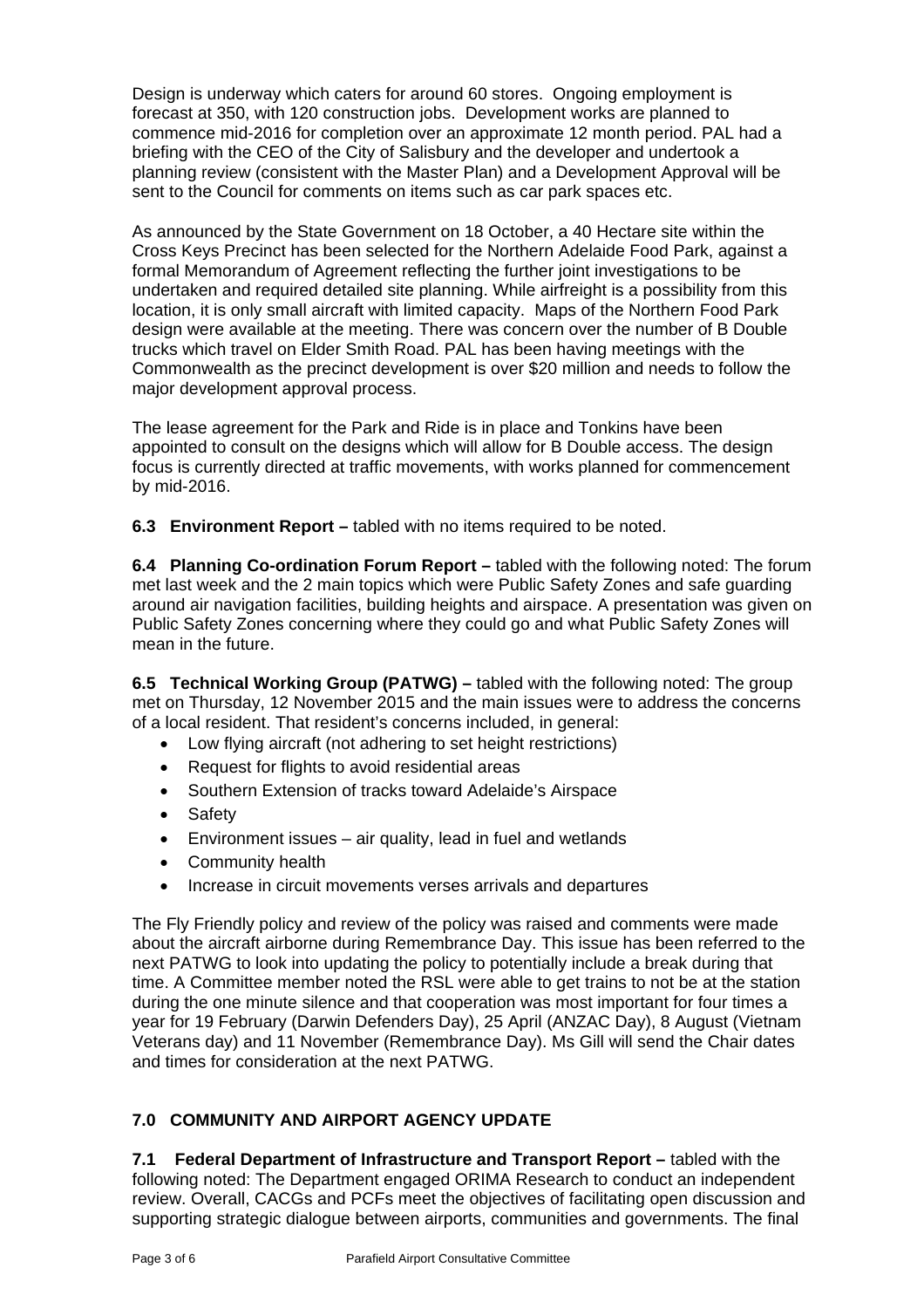report, which includes four recommendations, has been circulated to CACG Chairs and airport CEOs.

The Department is considering the report and its recommendations, and will take into account stakeholder feedback before providing a public response. The Department will work with PCF Chairs and the airport to encourage appropriate high-level executive involvement from State/Territory and Local Government agencies. The group continues to monitor and assist implementation of the National Airport Safeguarding Framework (NASF).

Key issues discussed at the recent NASAG meeting, held on 11 November 2015, include:

- airspace protection;
- new Guidelines relating to public safety zones and protection of communication, navigation & surveillance/air traffic management facilities; and
- land use planning issues around helicopter landing sites

The next NASAG is expected again in March 2016.

Australian Airports Association (AAA) has prepared an airport safeguarding guidance paper for its members (available on their website). AAA representative attended NASAG meeting on 11 November 2015 to discuss their paper & other relevant issues.

Revised Standard *AS2021 – 2015: Acoustics-Aircraft noise intrusion- Building siting & construction* was released on 23 March 2015. Standards Australia has released for public comment a draft information paper that provides guidance on describing aircraft noise to the public (closing date for comments 19 November 2015).

**7.2 State Department of Planning, Transport and Infrastructure Report –** tabled with no items required to be noted.

**7.3 Airservices Australia (ASA) Report –** The following was noted:

Quarter 3, 2015 Adelaide Noise Information Report has now been published at http://www.airservicesaustralia.com/publications/noise-reports/noise-reports/.

Complainant numbers were slightly up for the quarter compared with Q2, 2015. 23 total complainants made complaints between July and September. Issues raised regarding Parafield Airport were from people living close to the airport. The main issue raised by the majority of complainants is circuit training, frequency and the late finishing time of 11pm of circuit training at the airport.

Short-term monitoring locations were chosen following hand held monitoring completed in 2014 that should cover all arrivals/departures and circuits. Short-term monitoring will be conducted from July 2015 – January 2016. This will cover 3 seasons - Winter, Spring, and Summer - to determine noise levels of aircraft operating in the area (primarily circuits).

Overall movement numbers have increased and peaked in 2008. Since then these have fluctuated. The movement number for 2015 calendar year is an estimate but appears to be similar to that of 2008. Looking at the break down for operation type from the NFPMS the majority of operations are circuits with 60% of these using the Eastern circuit.

Graphs included in report compare aircraft noise to community noise at each site. Variations in aircraft noise are due to:

- Variations in lateral distance. Expect greater variation in lateral distance for downwind part of the circuit (Para Hills, Mawson Lakes West and Salisbury).
- Height of aircraft.
- Configuration of aircraft (power setting).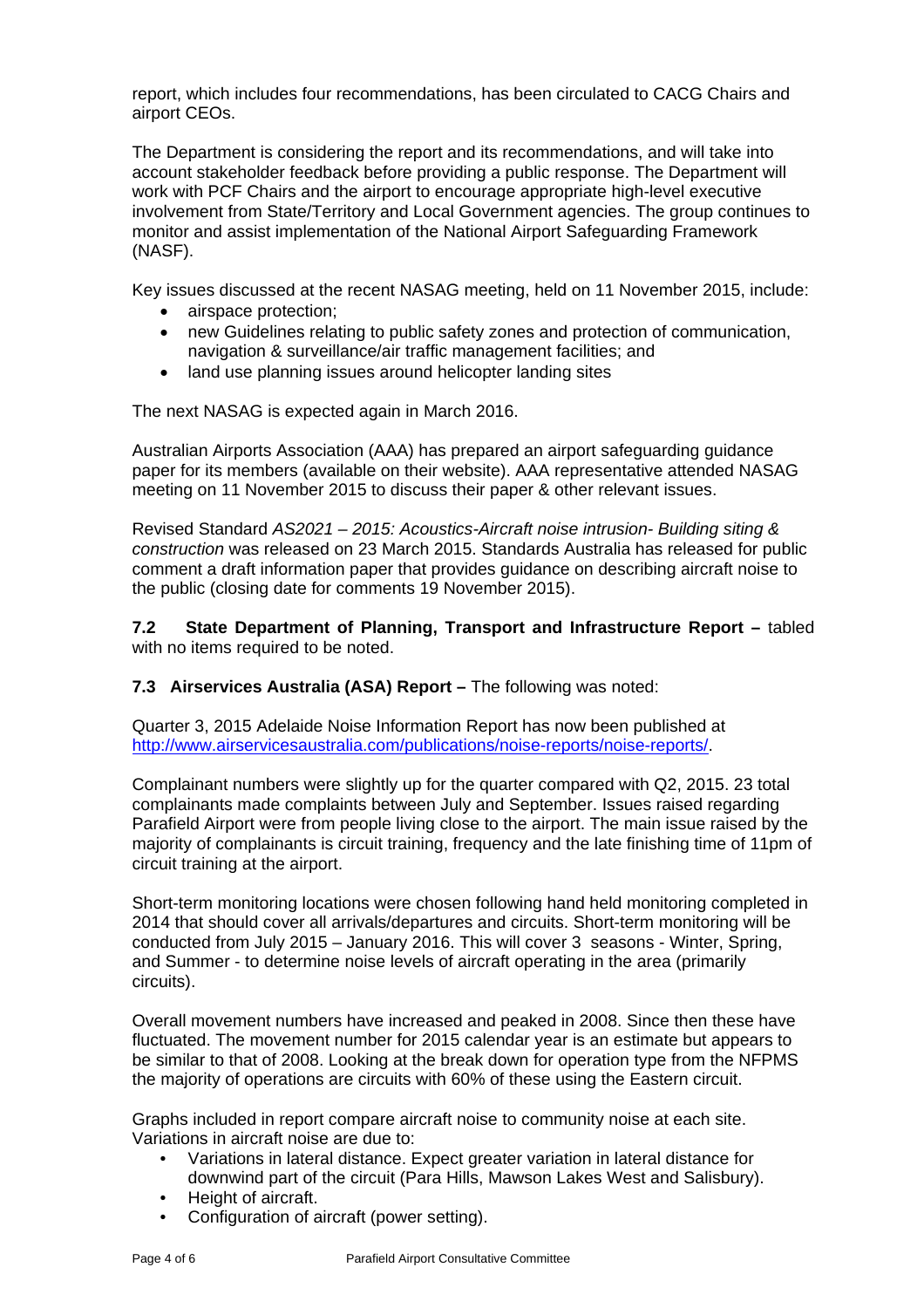Salisbury Downs and Brahma Lodge might notice aircraft noise more particularly at night due to the lower background noise. Para Hills has no noise events recorded after 6pm; Mawson Lakes and Brahma Lodge are the only noise monitors that recorded aircraft noise over 80 dBA. Mawson Lakes and Para Hills record loud background noise until midnight..

A Committee member who has a monitor located at her house was notified within 1 hour of her monitor not working as her power had gone out and within 2 hours it was fixed.

The ways to lodge a complaint or make an enquiry about aircraft noise or operations with Airservices Noise Complaints and Information Service (NCIS) was noted:

- directly via **WebTrak** www.airservicesaustralia.com/aircraftnoise/webtrak/
- using Airservices **online form** www.airservicesaustralia.com/aircraftnoise/about-making-a-complaint/how-tomake-a-complaint/
- **by calling** 1800 802 584 (freecall). The hotline is staffed Monday to Friday, excluding public holidays, from 9 am-5 pm Sydney time.
- by **fax** (02) 9556 6641 or
- by **mail** Noise Complaints and Information Service PO Box 211, Mascot NSW 1460
- **7.4 Aircraft Noise Ombudsman Report** Nothing to report to Committee.

7.5 Flight Training Adelaide (FTA) Report - Training levels are consistent with previous quarters. Under the new Part 61 rule set the requirement to achieve an Australian Commercial pilot licence hours have gone down to 140 flying instead of 150.

**7.6 Uni SA Aviation Academy Report –** A Delegation from China was with FTA and City of Tea Tree Gully and was very impressed with the facilities and how close everything was located.

**7.7 City of Salisbury –** tabled with the following noted: Thanked all the presenters from today's meeting.

**7.8 City of Tea Tree Gully –** St Kilda adventure playground is re-opening and a helicopter pad has been organised as there is only 1 road in and out.

**8.0 OTHER / NEW BUISNESS -** Community representation on the Committee was raised. I was noted the council now have 3 active council members and the Chair thanked councillors for attending and actively participating.

#### **9.0 PRESENTATIONS**

#### **9.1 Airservices – Temporary Noise Monitoring**

Please refer 7.3.

**9.2 AAL Environment Manager to present to the Committee – Air Quality Modelling**  The presentation included a combination of studies including desktop studies, research which is available worldwide and studies which have been done at Parafield and it also included the EPA monitoring in Northern Adelaide.

Air Quality is explained by scientific assessment of contaminants such as Nitrous Oxides, Ozone, Particulate Matter, Carbon Monoxide, Lead and Sulphur Dioxide and these are Global contaminants– not just related to Adelaide. Sources include cars and trucks.